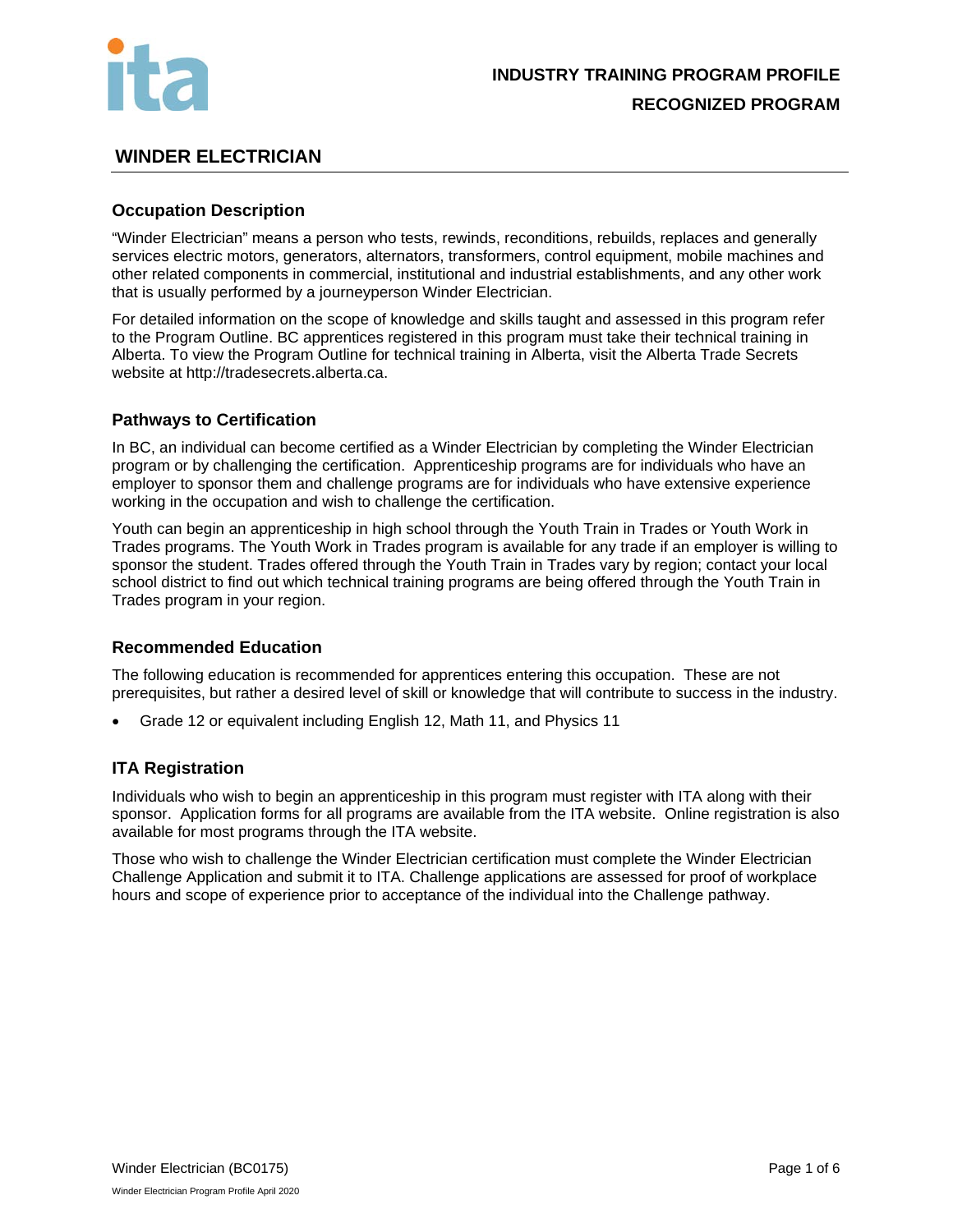

# **Apprenticeship Pathway**

This graphic provides an overview of the Winder Electrician Apprenticeship pathway.



*Technical training for this program is offered in Alberta only at the Southern Alberta Institute of Technology (SAIT)* 

#### CROSS-PROGRAM CREDITS

*Individuals who hold the credentials listed below are entitled to receive partial credit towards the completion requirements of this program*

None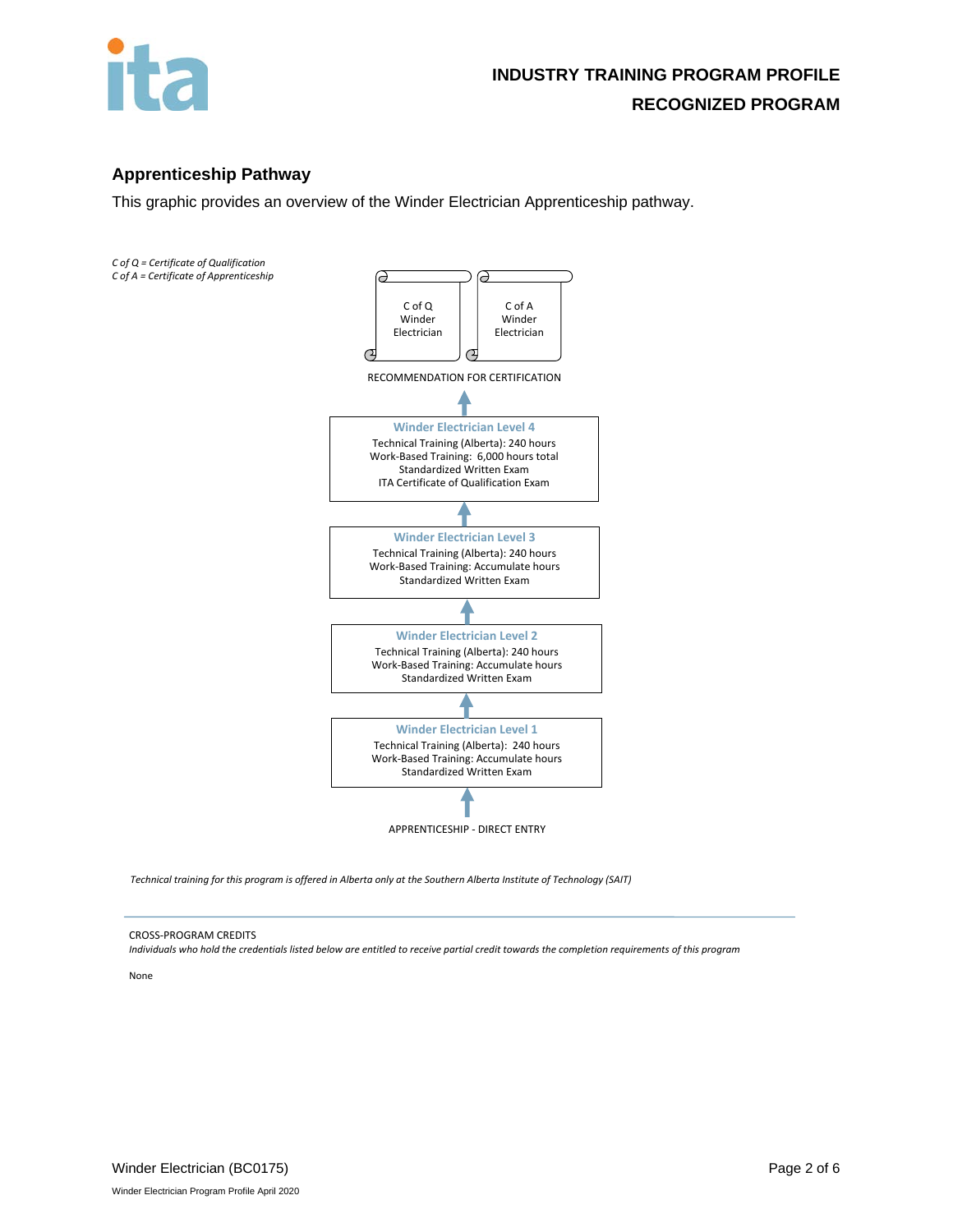

|                                       | <b>Apprenticeship Program Standards</b>                                                                                                                                                                                                                                                                                                                                                                                        |                                                                                                                                                                                                                                                                                                                                                                                                                                                                                                                                               |  |  |
|---------------------------------------|--------------------------------------------------------------------------------------------------------------------------------------------------------------------------------------------------------------------------------------------------------------------------------------------------------------------------------------------------------------------------------------------------------------------------------|-----------------------------------------------------------------------------------------------------------------------------------------------------------------------------------------------------------------------------------------------------------------------------------------------------------------------------------------------------------------------------------------------------------------------------------------------------------------------------------------------------------------------------------------------|--|--|
| <b>Credentials Awarded</b>            | • Winder Electrician – Certificate of Qualification<br>• Winder Electrician - Certificate of Apprenticeship                                                                                                                                                                                                                                                                                                                    |                                                                                                                                                                                                                                                                                                                                                                                                                                                                                                                                               |  |  |
| <b>ITA Registration Prerequisites</b> | Agreement signed by the employer to sponsor the apprentice<br>٠<br>Note: Technical training for this program is delivered in Alberta by the Southern<br>٠<br>Alberta Institute of Technology (SAIT). An ITA ID number is created when you<br>register in the program in BC, but you must have an Alberta ID number as well in<br>order to register for technical training. Contact ITA to have this number created for<br>you. |                                                                                                                                                                                                                                                                                                                                                                                                                                                                                                                                               |  |  |
| <b>Completion Requirements</b>        | Certification as a Winder Electrician is awarded upon successful completion of:                                                                                                                                                                                                                                                                                                                                                |                                                                                                                                                                                                                                                                                                                                                                                                                                                                                                                                               |  |  |
|                                       | Requirement                                                                                                                                                                                                                                                                                                                                                                                                                    | Level of Achievement Required                                                                                                                                                                                                                                                                                                                                                                                                                                                                                                                 |  |  |
|                                       | <b>Technical Training (Delivered in</b><br>Alberta by the Southern Alberta<br>Institute of Technology)                                                                                                                                                                                                                                                                                                                         | Minimum 70% in each level of technical training:<br>$\blacksquare$ Level 1:<br>In-school: 240 hours<br>$\Omega$<br>Standardized written exam: minimum<br>$\Omega$<br>70%<br>$\blacksquare$ Level 2:<br>In-school: 240 hours<br>$\Omega$<br>Standardized written exam: minimum<br>$\circ$<br>70%<br>$\blacksquare$ Level 3:<br>In-school: 240 hours<br>$\Omega$<br>Standardized written exam: minimum<br>$\circ$<br>70%<br>$\blacksquare$ Level 4:<br>In-school: 240 hours<br>$\Omega$<br>Standardized written exam: minimum<br>$\circ$<br>70% |  |  |
|                                       | <b>ITA Certificate of Qualification Exam</b>                                                                                                                                                                                                                                                                                                                                                                                   | Minimum 70%                                                                                                                                                                                                                                                                                                                                                                                                                                                                                                                                   |  |  |
|                                       | Work-Based Training                                                                                                                                                                                                                                                                                                                                                                                                            | $\bullet$ 6,000 hours                                                                                                                                                                                                                                                                                                                                                                                                                                                                                                                         |  |  |
|                                       | Recommendation for Certification                                                                                                                                                                                                                                                                                                                                                                                               | • Recommendation for certification signed by<br>the Sponsor and an individual holding<br>credentials eligible for sign-off authority                                                                                                                                                                                                                                                                                                                                                                                                          |  |  |
| <b>Program Duration</b>               | Duration varies depending on how training is delivered, but the program generally takes<br>4 years to complete.<br>The technical training requirement is met through block-release training (full-time, at<br>school) delivered by an approved training provider in Alberta.                                                                                                                                                   |                                                                                                                                                                                                                                                                                                                                                                                                                                                                                                                                               |  |  |
| <b>Sign-off Authority</b>             | Credentials eligible to sign-off on the Recommendation for Certification:<br>• Winder Electrician - Certificate of Qualification<br>Electric Motor System Technician (Winder Electrician) - Certificate of Qualification<br>with Interprovincial Red Seal endorsement<br>Construction Electrician - Certificate of Qualification with Interprovincial Red Seal<br>endorsement                                                  |                                                                                                                                                                                                                                                                                                                                                                                                                                                                                                                                               |  |  |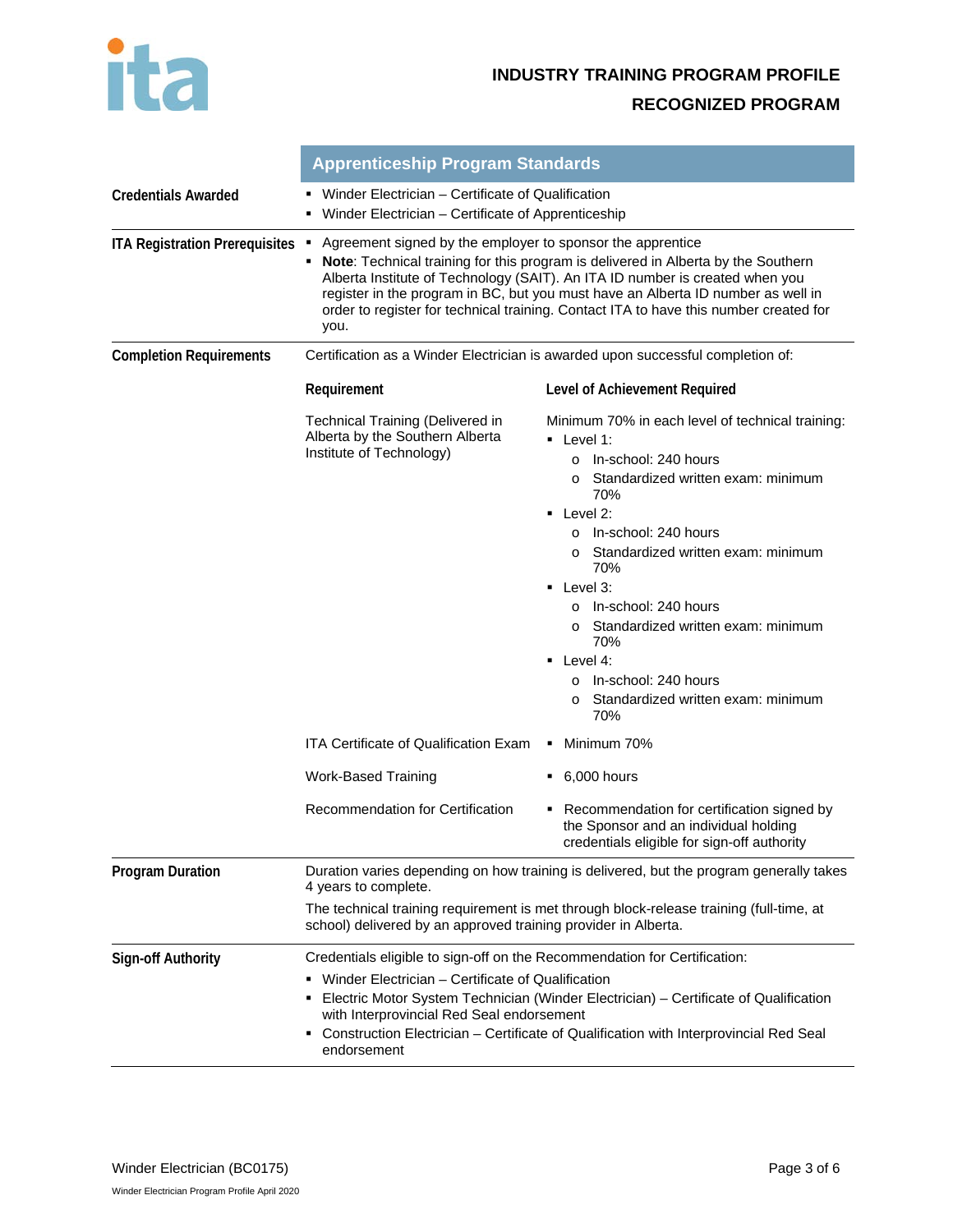

# **INDUSTRY TRAINING PROGRAM PROFILE**

# **RECOGNIZED PROGRAM**

|                       |                                                                                                         | <b>Apprenticeship Program Standards</b>                                                                                                         |  |
|-----------------------|---------------------------------------------------------------------------------------------------------|-------------------------------------------------------------------------------------------------------------------------------------------------|--|
| Challenging a Level   | The following levels of technical training can be challenged for advanced placement in<br>this program: |                                                                                                                                                 |  |
|                       | • None                                                                                                  |                                                                                                                                                 |  |
| Cross-Program Credits |                                                                                                         | Individuals who hold the credentials listed below are entitled to receive partial credit<br>toward the completion requirements of this program: |  |
|                       | Credential                                                                                              | Credit (s) Granted                                                                                                                              |  |
|                       | • None                                                                                                  | N/A                                                                                                                                             |  |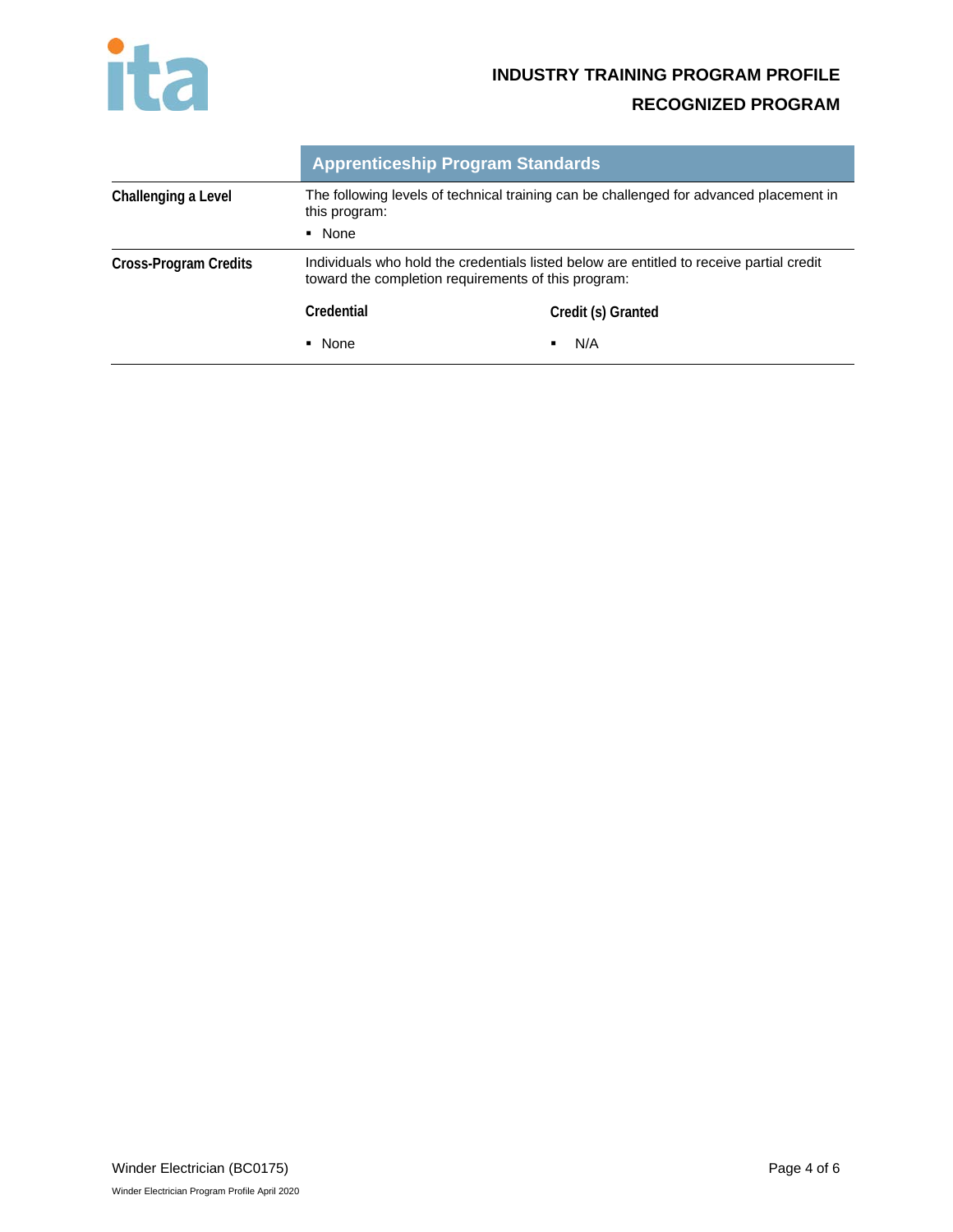

# **Challenge Pathway**

This graphic provides an overview of the Winder Electrician challenge pathway.

*C of Q = Certificate of Qualification* 



CREDIT FOR PRIOR LEARNING

*Individuals who hold the credentials listed below are considered to have met or partially met the prerequisites for challenging this program*

None

|                                  | <b>Challenge Program Standards</b>                                                                                                                                        |                               |  |
|----------------------------------|---------------------------------------------------------------------------------------------------------------------------------------------------------------------------|-------------------------------|--|
| <b>Credentials Awarded</b>       | Winder Electrician – Certificate of Qualification                                                                                                                         |                               |  |
|                                  | ITA Registration Prerequisites An approved Challenge Application, which includes:<br>9,000 documented hours of directly related experience working in the occupation<br>٠ |                               |  |
| <b>Credit for Prior Learning</b> | Individuals who hold the credentials listed below are considered to have met or partially<br>met the prerequisites for challenging this program:                          |                               |  |
|                                  | Credential                                                                                                                                                                | Credit(s) Granted             |  |
|                                  | None<br>$\blacksquare$                                                                                                                                                    | N/A                           |  |
| <b>Completion Requirements</b>   | Certification as a Winder Electrician is awarded upon successful completion of:                                                                                           |                               |  |
|                                  | Requirement                                                                                                                                                               | Level of Achievement Required |  |
|                                  | <b>ITA Certificate of Qualification Exam</b>                                                                                                                              | $\blacksquare$ Minimum 70%    |  |